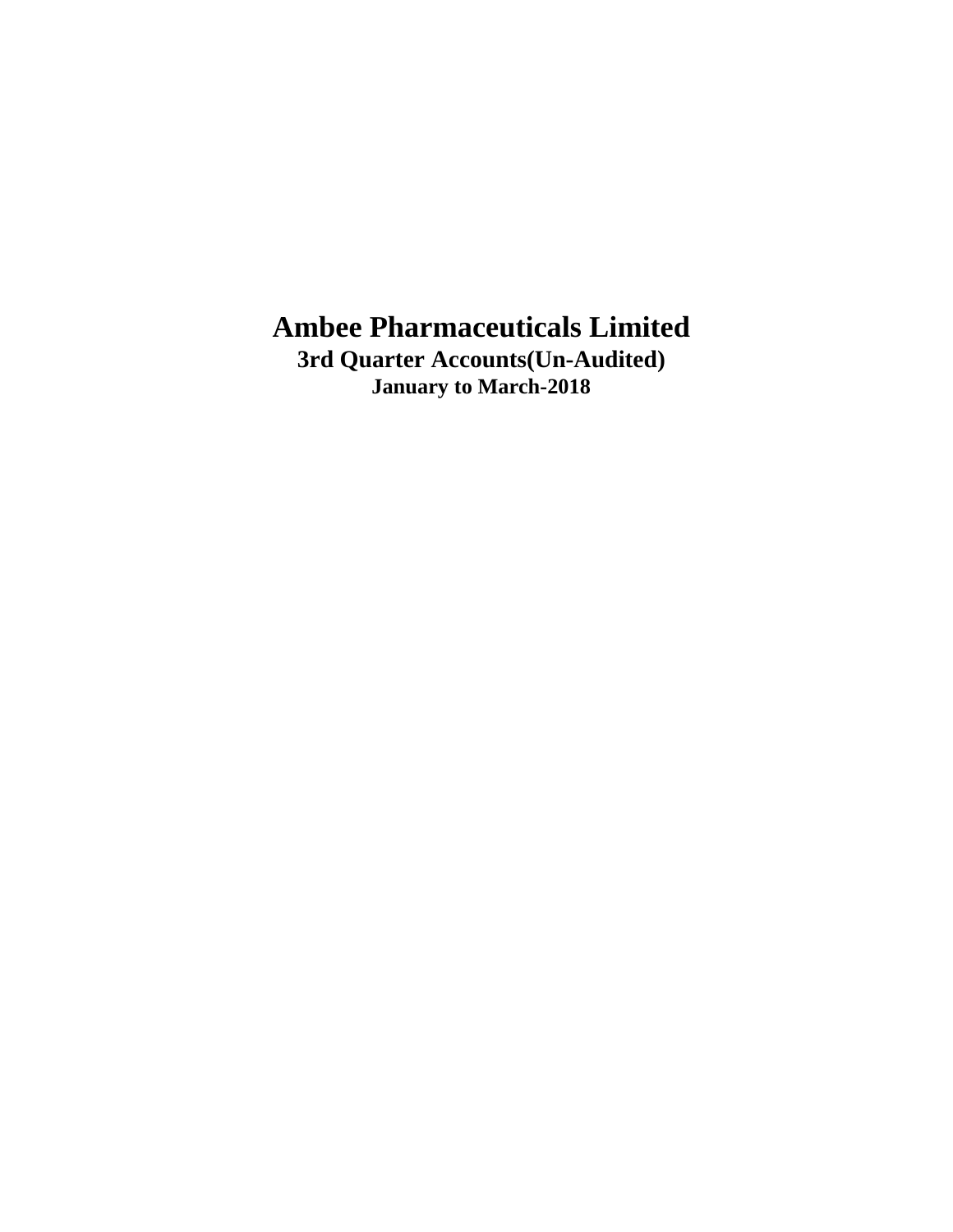#### *Statement of Financial Position (Un-audited)*

**As at 31st March 2018**

*Taka '000*

|                                                          | <b>Notes</b> | 31st Mar 2018 | 30 June.2017 |
|----------------------------------------------------------|--------------|---------------|--------------|
| <b>ASSETS</b>                                            |              |               |              |
| <b>Non-Current Assets:</b>                               |              | 114,301       | 119.903      |
| Property, Plant & Equipment - Carrying Value             | 3            | 114,301       | 119,903      |
| <b>Current Assets:</b>                                   |              | 336,836       | 331,676      |
| Inventories                                              | 4            | 166,702       | 165,424      |
| <b>Trade Receivable</b>                                  |              | 70,853        | 70,042       |
| Advances, Deposits and Pre-payments                      | 5            | 86,331        | 82,639       |
| Cash and Cash Equivalents                                | 6            | 12,950        | 13,571       |
| <b>Total Assets</b>                                      |              | 451,137       | 451,579      |
| <b>EQUITY AND LIABILITIES</b>                            |              |               |              |
| <b>Capital and Reserves:</b>                             |              | 59,416        | 60,579       |
| Share Capital                                            |              | 24,000        | 24,000       |
| Tax-Holiday Reserve                                      |              | 5,134         | 5,134        |
| Retained Earnings- As per statement of changes in equity |              | 30,282        | 31,445       |
| <b>Non-Current Liabilities:</b>                          |              | 13,477        | 15,979       |
| Deferred Tax Liabilities                                 |              | 7,077         | 7,390        |
| Lease Finance (Non-Current Portion)                      | 7(A)         | 6,400         | 8,589        |
| <b>Current Liabilities and Provisions:</b>               |              | 378,244       | 375,021      |
| Short Term Credit Facility                               |              | 67,975        | 188,631      |
| Lease Finance (Current Portion)                          | 7(B)         | 9,723         | 7,721        |
| <b>Interest Payable</b>                                  |              | 60,627        | 59,288       |
| Laibilities for Goods and Others                         |              | 10,220        | 10,008       |
| Laibiliteis for expenses                                 |              | 9,457         | 9,867        |
| Laibilities for Other Finance                            |              | 171,808       | 54,896       |
| Provission for Income Tax                                |              | 36,313        | 34,735       |
| Workers Profit Participation Fund                        |              | 5,377         | 5,012        |
| <b>Unclaim Dividend</b>                                  |              | 6,744         | 4,864        |
| <b>Total Equity And Liabilities</b>                      |              | 451,137       | 451,579      |
| Net Asset Value per share (NAV)                          |              | 24.76         | 25.24        |

**Sd/- Sd/- Sd/-** (Aziz Mohammad Bhai) (Naureen Aziz Mohammad Bhai) (Nurjehan Hudda) Managing Director

**Sd/-** (A.K.M. Khairul Aziz) **Sd/-** Chief Financial Officer

Company Secretary (Jahagir Alam)

Dhaka 25th April, 2018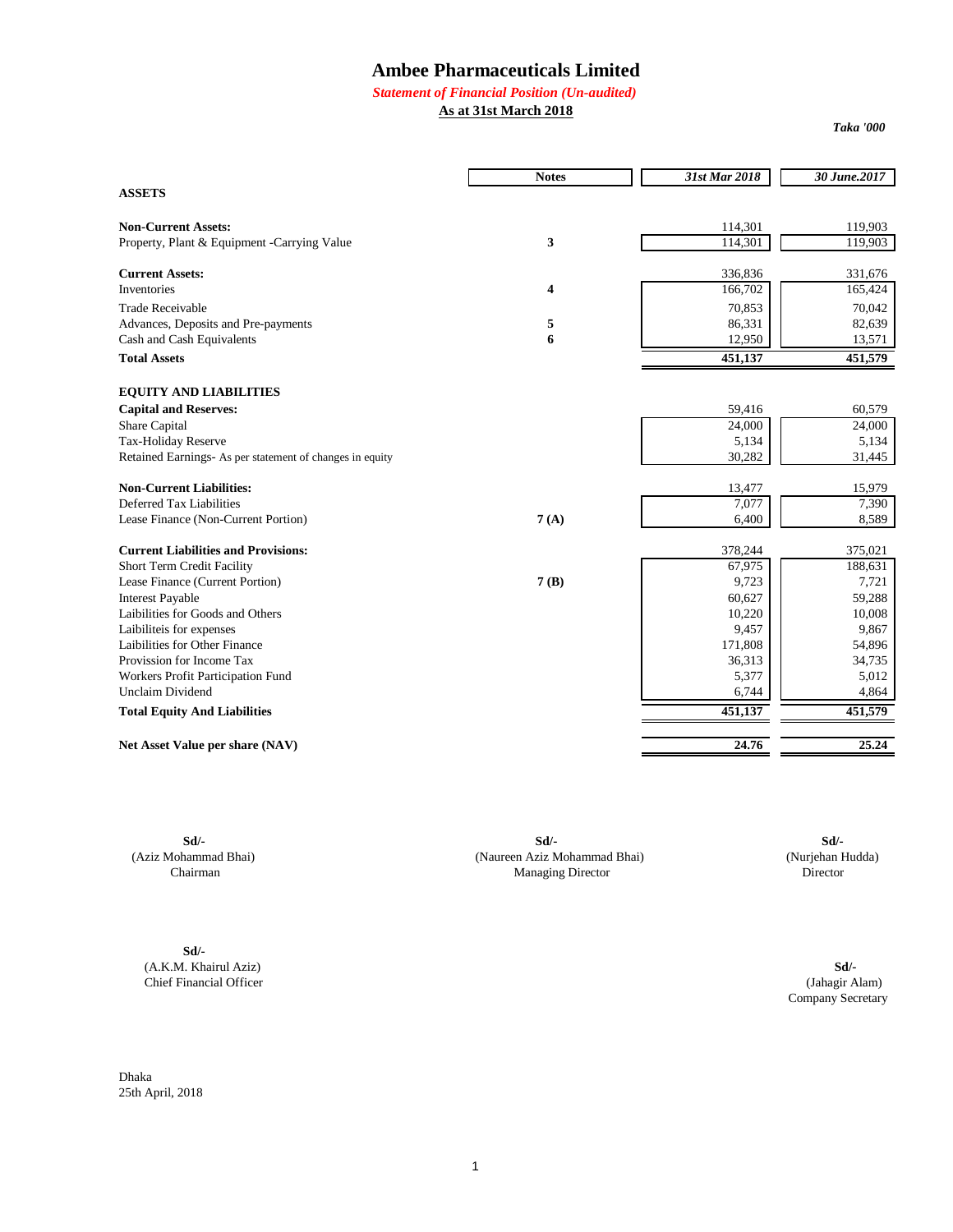**Statement of Comprehensive Income** *For the 3rd Quarter ended 31st March 2018* **(Unaudited)**

| 9 Month ended<br>9 Month ended<br>3rd Ouarter Ended<br>3rd Ouarter Ended<br><b>Notes</b><br>July 17-March 18<br>Jan-March.17<br>July 16-March 17<br>Jan-March.18<br><b>Revenue (Turnover) from Net Sales</b><br>272,161<br>93,808<br>96,015<br>274,071<br>8<br>Cost of Goods Sold<br>(129, 106)<br>(128, 835)<br>(41, 245)<br>(41, 325)<br><b>Gross Profit</b><br>143,055<br>145,236<br>52,563<br>54,690<br>(127, 331)<br>(124, 803)<br><b>Operating Expenses:</b><br>(48, 133)<br>(47, 032)<br>9<br>(4, 487)<br><b>Administrative Expenses</b><br>(17,098)<br>(16, 635)<br>(4,248)<br>Marketing and Selling Expenses<br>10<br>(110, 233)<br>(108, 168)<br>(43, 646)<br>(42, 784)<br><b>Profit for Operation</b><br>15,724<br>20,433<br>4,430<br>7,658<br>(7,708)<br><b>Financial Expenses</b><br>(12,604)<br>(1,339)<br>(4,696)<br><b>Profit Before Contribution to WPPF</b><br>8,016<br>7,829<br>3,091<br>2,962<br>Contribution to WPPF<br>(401)<br>(391)<br>(155)<br>(148)<br>Net Profit before income-tax<br>7,615<br>2,814<br>7,438<br>2,936<br><b>Provision for income -tax</b><br>(1,578)<br>(1,865)<br>(656)<br>(603)<br>(1,822)<br>(734)<br><b>Current Tax</b><br>(1,891)<br>(689)<br>78<br>313<br>86<br>Deferred Tax Income/ (Expenses)<br>(43)<br>Net Profit after income-tax<br>6.037<br>5,572<br>2,280<br>2,210<br><b>Number of Shares</b><br>2,400<br>2,400<br>2,400<br>2,400<br>0.95<br>2.52<br>2.32<br>0.92<br><b>Earnings Per Share (EPS)</b><br>11 |  |  | <b>Taka '000</b> |
|----------------------------------------------------------------------------------------------------------------------------------------------------------------------------------------------------------------------------------------------------------------------------------------------------------------------------------------------------------------------------------------------------------------------------------------------------------------------------------------------------------------------------------------------------------------------------------------------------------------------------------------------------------------------------------------------------------------------------------------------------------------------------------------------------------------------------------------------------------------------------------------------------------------------------------------------------------------------------------------------------------------------------------------------------------------------------------------------------------------------------------------------------------------------------------------------------------------------------------------------------------------------------------------------------------------------------------------------------------------------------------------------------------------------------------------------------------------------|--|--|------------------|
|                                                                                                                                                                                                                                                                                                                                                                                                                                                                                                                                                                                                                                                                                                                                                                                                                                                                                                                                                                                                                                                                                                                                                                                                                                                                                                                                                                                                                                                                      |  |  |                  |
|                                                                                                                                                                                                                                                                                                                                                                                                                                                                                                                                                                                                                                                                                                                                                                                                                                                                                                                                                                                                                                                                                                                                                                                                                                                                                                                                                                                                                                                                      |  |  |                  |
|                                                                                                                                                                                                                                                                                                                                                                                                                                                                                                                                                                                                                                                                                                                                                                                                                                                                                                                                                                                                                                                                                                                                                                                                                                                                                                                                                                                                                                                                      |  |  |                  |
|                                                                                                                                                                                                                                                                                                                                                                                                                                                                                                                                                                                                                                                                                                                                                                                                                                                                                                                                                                                                                                                                                                                                                                                                                                                                                                                                                                                                                                                                      |  |  |                  |
|                                                                                                                                                                                                                                                                                                                                                                                                                                                                                                                                                                                                                                                                                                                                                                                                                                                                                                                                                                                                                                                                                                                                                                                                                                                                                                                                                                                                                                                                      |  |  |                  |
|                                                                                                                                                                                                                                                                                                                                                                                                                                                                                                                                                                                                                                                                                                                                                                                                                                                                                                                                                                                                                                                                                                                                                                                                                                                                                                                                                                                                                                                                      |  |  |                  |
|                                                                                                                                                                                                                                                                                                                                                                                                                                                                                                                                                                                                                                                                                                                                                                                                                                                                                                                                                                                                                                                                                                                                                                                                                                                                                                                                                                                                                                                                      |  |  |                  |
|                                                                                                                                                                                                                                                                                                                                                                                                                                                                                                                                                                                                                                                                                                                                                                                                                                                                                                                                                                                                                                                                                                                                                                                                                                                                                                                                                                                                                                                                      |  |  |                  |
|                                                                                                                                                                                                                                                                                                                                                                                                                                                                                                                                                                                                                                                                                                                                                                                                                                                                                                                                                                                                                                                                                                                                                                                                                                                                                                                                                                                                                                                                      |  |  |                  |
|                                                                                                                                                                                                                                                                                                                                                                                                                                                                                                                                                                                                                                                                                                                                                                                                                                                                                                                                                                                                                                                                                                                                                                                                                                                                                                                                                                                                                                                                      |  |  |                  |
|                                                                                                                                                                                                                                                                                                                                                                                                                                                                                                                                                                                                                                                                                                                                                                                                                                                                                                                                                                                                                                                                                                                                                                                                                                                                                                                                                                                                                                                                      |  |  |                  |
|                                                                                                                                                                                                                                                                                                                                                                                                                                                                                                                                                                                                                                                                                                                                                                                                                                                                                                                                                                                                                                                                                                                                                                                                                                                                                                                                                                                                                                                                      |  |  |                  |
|                                                                                                                                                                                                                                                                                                                                                                                                                                                                                                                                                                                                                                                                                                                                                                                                                                                                                                                                                                                                                                                                                                                                                                                                                                                                                                                                                                                                                                                                      |  |  |                  |
|                                                                                                                                                                                                                                                                                                                                                                                                                                                                                                                                                                                                                                                                                                                                                                                                                                                                                                                                                                                                                                                                                                                                                                                                                                                                                                                                                                                                                                                                      |  |  |                  |
|                                                                                                                                                                                                                                                                                                                                                                                                                                                                                                                                                                                                                                                                                                                                                                                                                                                                                                                                                                                                                                                                                                                                                                                                                                                                                                                                                                                                                                                                      |  |  |                  |
|                                                                                                                                                                                                                                                                                                                                                                                                                                                                                                                                                                                                                                                                                                                                                                                                                                                                                                                                                                                                                                                                                                                                                                                                                                                                                                                                                                                                                                                                      |  |  |                  |
|                                                                                                                                                                                                                                                                                                                                                                                                                                                                                                                                                                                                                                                                                                                                                                                                                                                                                                                                                                                                                                                                                                                                                                                                                                                                                                                                                                                                                                                                      |  |  |                  |
|                                                                                                                                                                                                                                                                                                                                                                                                                                                                                                                                                                                                                                                                                                                                                                                                                                                                                                                                                                                                                                                                                                                                                                                                                                                                                                                                                                                                                                                                      |  |  |                  |
|                                                                                                                                                                                                                                                                                                                                                                                                                                                                                                                                                                                                                                                                                                                                                                                                                                                                                                                                                                                                                                                                                                                                                                                                                                                                                                                                                                                                                                                                      |  |  |                  |

**Sd/- Sd/-** (Aziz Mohammad Bhai) (Nurjehan Hudda) (Naureen Aziz Mohammad Bhai) Chairman Director Managing Director **Sd/-**

**Sd/- Sd/-** (A.K.M. Khairul Aziz) (Jahagir Alam) Chief Financial Officer

Dhaka 25th April, 2018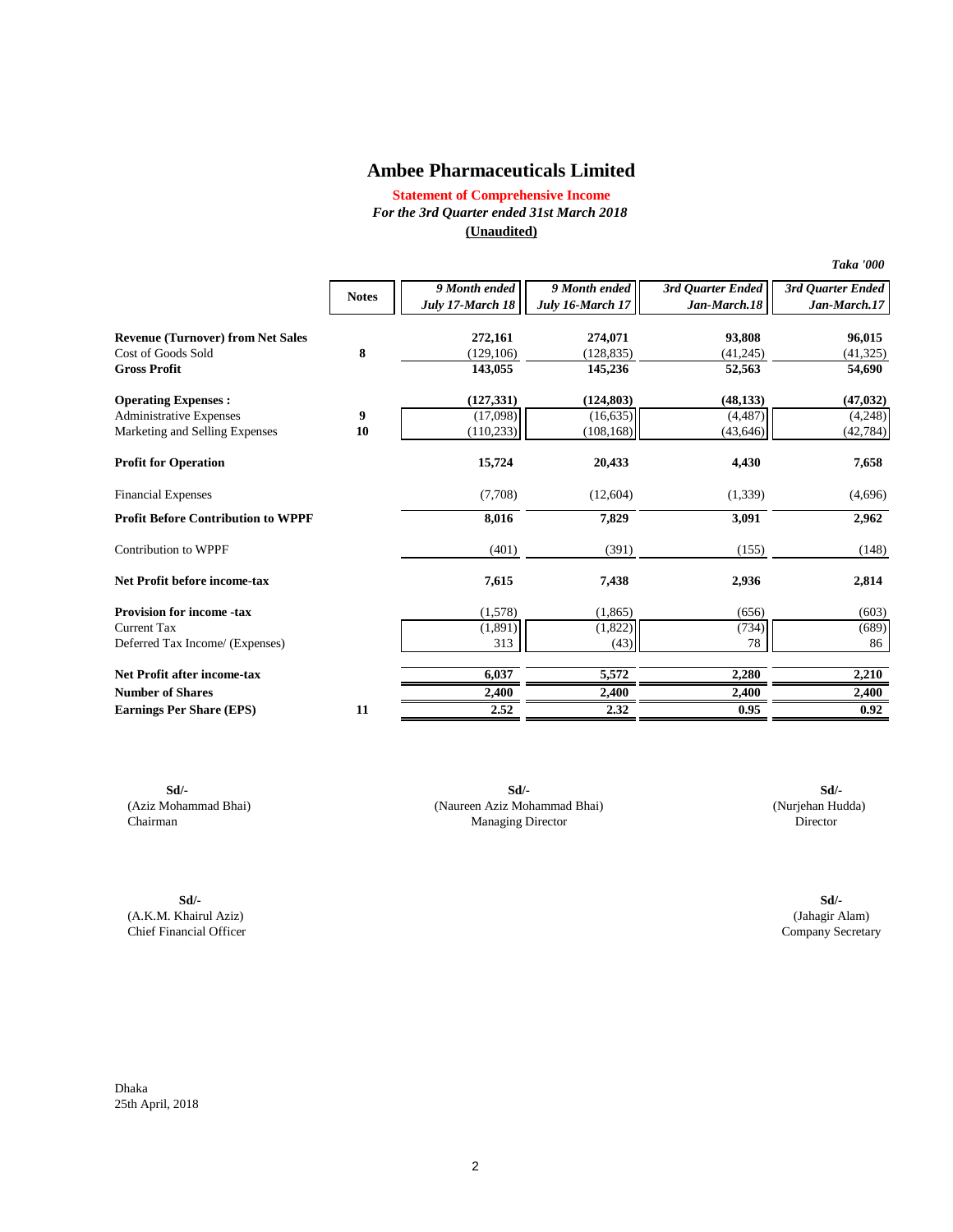**Statement of Changes in Equity**

*For the 3rd quarter ended 31 March, 2017-2018*

## **(Unaudited)**

### **As at 31st March,2018** *Taka '000*

|                                                     | <b>Share</b> | <b>Tax Holiday</b> | <b>Retained</b> | <b>Total</b> |  |
|-----------------------------------------------------|--------------|--------------------|-----------------|--------------|--|
|                                                     | Capital      | <b>Reserve</b>     | Earning         |              |  |
| At 1st July 2017                                    | 24,000       | 5,134              | 31,445          | 60,579       |  |
| Dividend Paid for the year 2017                     |              |                    | (7,200)         | (7,200)      |  |
| Net Profit after income-tax July 2017 to March 2018 |              |                    | 6,037           | 6,037        |  |
|                                                     |              |                    |                 |              |  |
| At 31st March 2018                                  | 24,000       | 5,134              | 30,282          | 59,416       |  |
| <b>At 30th June 2017</b>                            | 24,000       | 5,134              | 31,445          | 60,579       |  |

#### **As at March,2017** *Taka '000*

|                                                     | <b>Share</b><br>Capital | <b>Tax Holiday</b><br><b>Reserve</b> | <b>Retained</b><br>Earning | <b>Total</b> |
|-----------------------------------------------------|-------------------------|--------------------------------------|----------------------------|--------------|
| At 1st July 2016                                    | 24,000                  | 5,134                                | 30,430                     | 59,564       |
| Dividend Paid for the year 2016                     |                         |                                      | (6,240)                    | (6,240)      |
| Net Profit after income-tax July 2016 to March 2017 |                         |                                      | 5,572                      | 5,572        |
| At 31st March 2017                                  | 24,000                  | 5,134                                | 29,762                     | 58,896       |
| <b>At 30th June 2016</b>                            | 24,000                  | 5,134                                | 30,430                     | 59,564       |

**Sd/-** (Aziz Mohammad Bhai) Chairman

Managing Director Director (Naureen Aziz Mohammad Bhai) (Nurjehan Hudda) **Sd/- Sd/-**

**Sd/-** (A.K.M. Khairul Aziz) Chief Financial Officer

Dhaka 25th April, 2018

(Jahagir Alam) Company Secretary **Sd/-**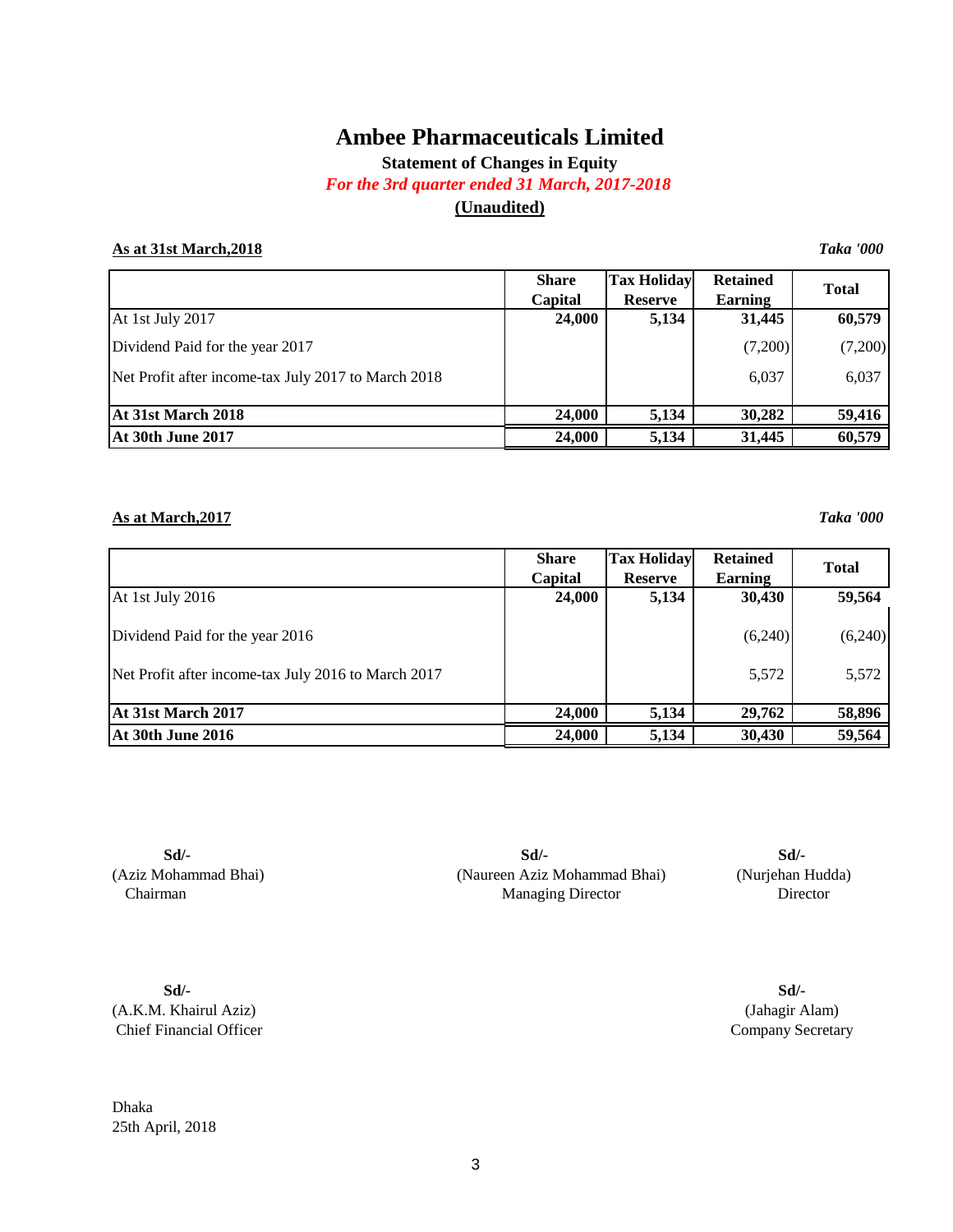Statement of Cash Flows (Un-audited)

*For the period from 1st July 2017 to 31st March 2018*

| Taka '000 |  |
|-----------|--|
|-----------|--|

|                                                           |    | 3rd Quarter Ended<br>July-March'17-18 | 3rd Quarter Ended<br>July-March'16-17 |
|-----------------------------------------------------------|----|---------------------------------------|---------------------------------------|
| <b>Cash Flows from Operating Activities :</b>             |    |                                       |                                       |
| Collection from turnover                                  |    | 271,350                               | 272,940                               |
| Payments for cost and expenses<br><b>Finance Expenses</b> |    | (253, 028)<br>(7,708)                 | (238, 188)<br>(12, 604)               |
| Income-tax paid/deducted at source                        |    | (2,200)                               | (2,150)                               |
| <b>Cash Generated from Operating Activities:</b>          |    | 8,414                                 | 19,998                                |
| <b>Cash Flows from Investing Activities:</b>              |    |                                       |                                       |
| <b>Acquisition of Fixed Assets</b>                        |    | (627)                                 | (792)                                 |
| <b>Cash Generated From Investment Activities</b>          |    | (627)                                 | (792)                                 |
| <b>Cash Flows from Financing Activities:</b>              |    |                                       |                                       |
| Other Finance                                             |    | 116,912                               | (5,288)                               |
| Payment to Bank                                           |    | (120,000)                             |                                       |
| Dividend Paid                                             |    | (5,320)                               | (13,949)                              |
| <b>Cash Generated From Financial Activities</b>           |    | (8, 408)                              | (19, 237)                             |
| Increase/(Decrease) in cash and cash equivalents          |    | (621)                                 | (31)                                  |
| Opening cash and cash equivalents                         |    | 13,571                                | 12,662                                |
| Closing Cash and Bank balances                            |    | 12,950                                | 12,631                                |
| Net Operating cash flow per share                         | 12 | 3.51                                  | 8.33                                  |
| <b>Components of Cash and Cash Equivalents</b>            |    |                                       |                                       |
| Cash and Cash Equivalents                                 |    | 12,950                                | 12,631                                |
| <b>Short Term Investment</b>                              |    |                                       |                                       |
| Total Cash and Cash Equivalents                           |    | 12,950                                | 12,631                                |

**Sd/- Sd/-**

Chief Financial Officer

Dhaka 25th April, 2018

**Sd/- Sd/-** (Aziz Mohammad Bhai) (Nurjehan Hudda) (Naureen Aziz Mohammad Bhai) Chairman Director **Chairman** Director **Director** Director **Director Director Sd/-**

(A.K.M. Khairul Aziz) (Jahagir Alam)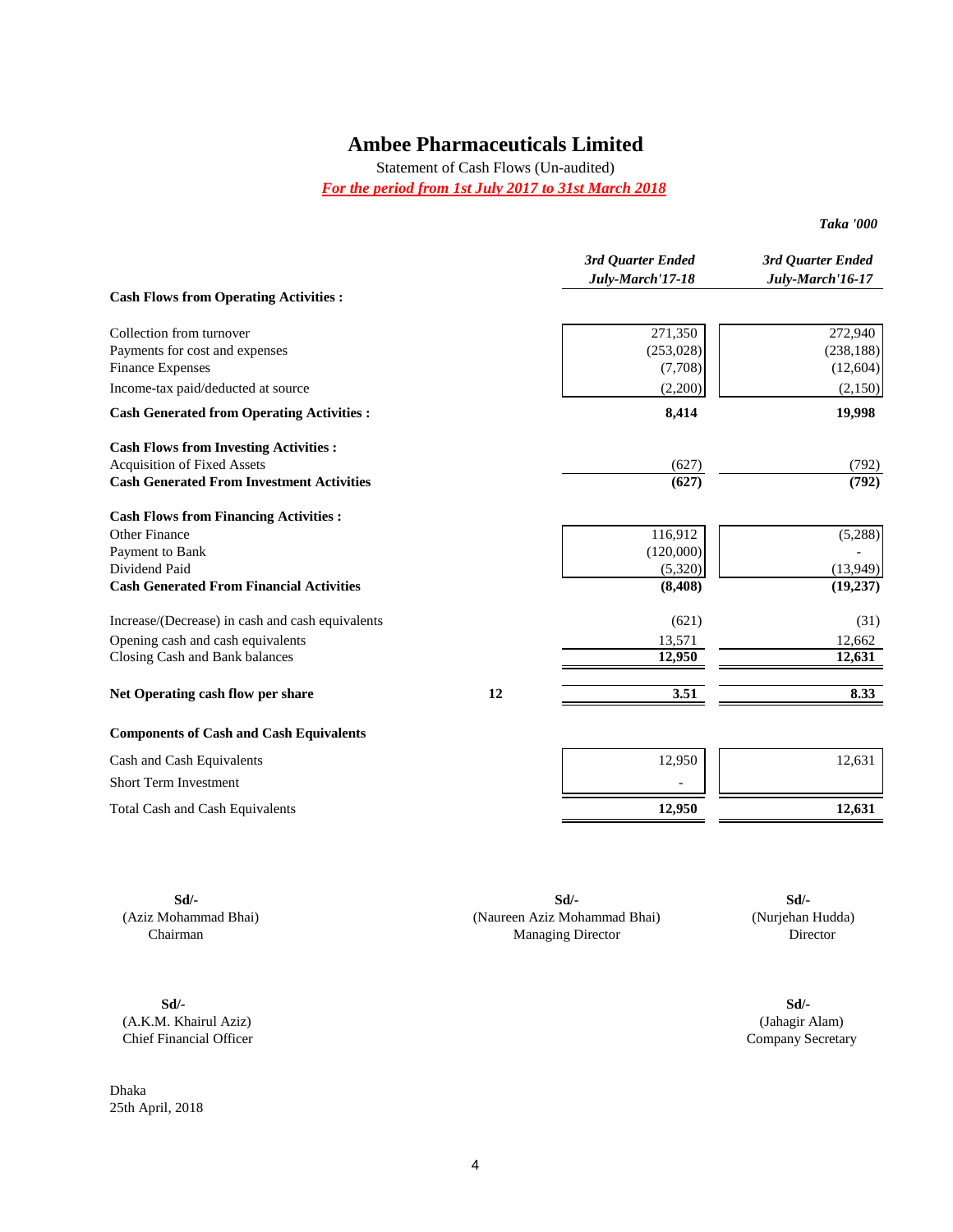Selected Notes to the Financial Statement (Un-audited) For the 3rd Quarter ended March 31,2018

#### **1.00 About the Company**

The Ambee Pharmaceuticals Limited (the "Company") was incorporated in Bangladesh as a Public Company on 4th February, 1976. It commenced commercial operation in 1978 and went for public issue of shares in 1986. The shares of the Company are listed in the Dhaka and Chittagong Stock Exchanges of Bangladesh.

The registered office of the Company is located at 184/1, Tejgaon I/A, Dhaka – 1208 and the manufacturing plant is located at same place at 184/1, Tejgaon I/A, Dhaka – 1208.

The principal activities of the Company were manufacturing of pharmaceuticals drugs and medicines and sales thereof.

The Company has 17 Sales depots in all over the Bangladesh in different distrcts to keep the Company's Slaes, marketing, distribution and financial activities vibrant and dynamic.

#### **2.00 Basis of preparation of Financial Statements**

These Fnancial Statements should be read in conjuction with the Annual Financial Statements as on 30 June 2017, as they provide an update of previously reported information .

The accounting policies and presentation used are consistent with those used in the Annual Financial Statements. The Financial Statements have been prepared in accourdance with the International Financial Reporting Stansards (IFRSs). Where necessary, the comparative figures have been reclssified or extended from the previously reported interim Financial Statements to take into account any presentational changes made in the Annual Financial Statements or in these Interim Financial Statements.

The presentation of the Interim Financial Statements requires management to make estimates and assumptions that affect the reported amounts of revenues, expenses, assets and liabilities at the date of the Interim Financial Statements. If in the future such estimates and assumptions, which are based on management's best judjement at the date of Interim Financial statements, deviate from the actual, the original estimates and assumptions will be modified as appropriate in the period in which the circumstances change.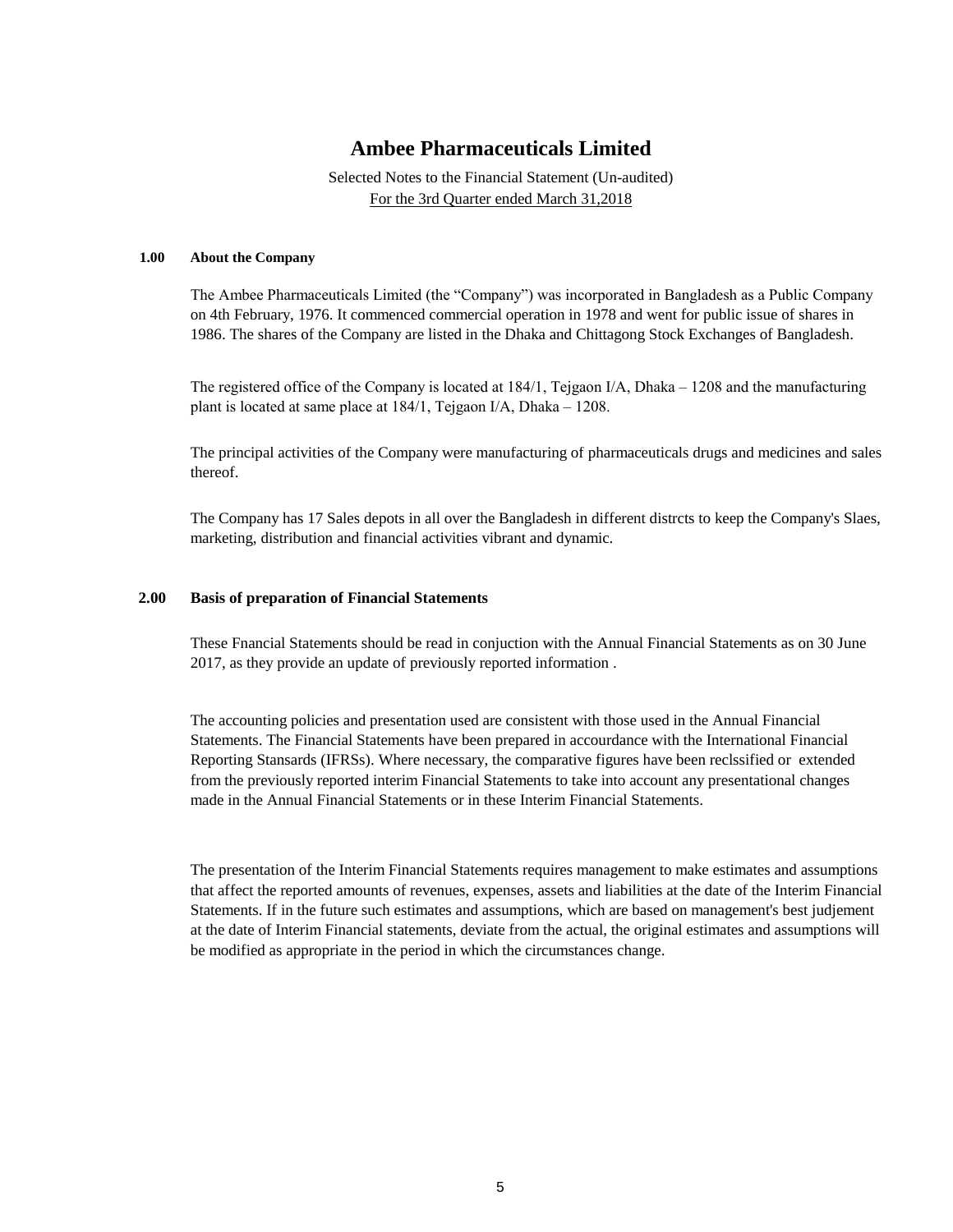#### **3.00 PROPERTY, PLANT & EQUIPMENT :**

| <b>Particulars</b><br><b>Existing Units -1</b> | As on 01.07.2017 | Addition during the      | Adjustment               |                  |                |                  |                                    |                |                     |                                           |
|------------------------------------------------|------------------|--------------------------|--------------------------|------------------|----------------|------------------|------------------------------------|----------------|---------------------|-------------------------------------------|
|                                                |                  | period                   | during the<br>period     | As on 31.03.2018 | Rate<br>%      | As on 01.07.2017 | Adjustment<br>during the<br>period | For the period | As on<br>31.03.2018 | <b>Net Book Value as</b><br>on 31.03.2018 |
|                                                |                  |                          |                          |                  |                |                  |                                    |                |                     |                                           |
| Land                                           | 49,033,738       |                          |                          | 49,033,738       |                |                  |                                    |                |                     | 49,033,738                                |
| Leasehold Land                                 | 1,215,803        |                          |                          | 1,215,803        |                |                  |                                    |                |                     | 1,215,803                                 |
| <b>Factory Building</b>                        | 25,453,974       |                          | $\overline{\phantom{a}}$ | 25,453,974       | 2.5            | 13,358,762       | $\sim$                             | 226,785        | 13,585,547          | 11,868,427                                |
| Plant and Machinery                            | 61,348,702       | 234,000                  | $\overline{\phantom{a}}$ | 61,582,702       | $\overline{7}$ | 44,012,570       | $\sim$                             | 922,432        | 44,935,002          | 16,647,700                                |
| Deep Tube Well                                 | 1,368,000        |                          | $\overline{\phantom{a}}$ | 1,368,000        | 15             | 999,925          |                                    | 41,408         | 1,041,333           | 326,667                                   |
| Diesel Generating Set                          | 402,000          |                          |                          | 402,000          | 15             | 316,959          |                                    | 9,567          | 326,526             | 75,474                                    |
| Loose Tools                                    | 98,001           | $\overline{\phantom{a}}$ | $\overline{\phantom{a}}$ | 98,001           | 15             | 92,712           | $\sim$                             | 595            | 93,307              | 4,694                                     |
| Laboratory Equipment                           | 3,200,156        |                          | $\overline{\phantom{a}}$ | 3,200,156        | 10             | 2,058,495        |                                    | 85,625         | 2,144,119           | 1,056,037                                 |
| Electrical Installation                        | 556,455          |                          | $\overline{\phantom{a}}$ | 556,455          | 10             | 148,862          |                                    | 30,569         | 179,431             | 377,024                                   |
| Laboratory Glass Ware                          | 41,626           | $\overline{\phantom{a}}$ | $\overline{\phantom{a}}$ | 41,626           | 15             | 41,432           | $\sim$                             | 22             | 41,454              | 172                                       |
| Production Equipment                           | 1,220,541        |                          | $\overline{\phantom{a}}$ | 1,220,541        | 10             | 706,990          |                                    | 38,516         | 745,507             | 475,034                                   |
| Transport and Vehicles                         | 12,470,135       |                          | $\overline{\phantom{a}}$ | 12,470,135       | 20             | 7,285,332        |                                    | 777,720        | 8,063,052           | 4,407,083                                 |
| Motorcycle                                     | 33,723,174       |                          |                          | 33,723,174       | 20             | 11,095,579       |                                    | 3,394,139      | 14,489,719          | 19,233,455                                |
| Furniture and Fixtures                         | 3,496,281        | 5,700                    | $\overline{\phantom{a}}$ | 3,501,981        | 10             | 2,387,507        | $\sim$                             | 83,586         | 2,471,092           | 1,030,889                                 |
| Office Equipment                               | 11,643,986       | 387,800                  | $\overline{\phantom{a}}$ | 12,031,786       | 15             | 8,558,219        |                                    | 390,776        | 8,948,995           | 3,082,791                                 |
| Office By-cycles                               | 15,962           | $\overline{\phantom{a}}$ | $\overline{\phantom{a}}$ | 15,962           | 20             | 15,506           | $\sim$                             | 68             | 15,574              | 388                                       |
| <b>Books</b>                                   | 98,060           |                          | $\overline{\phantom{a}}$ | 98,060           | 15             | 86,818           |                                    | 1,265          | 88,083              | 9,977                                     |
|                                                |                  |                          |                          |                  |                | 97,728,346       |                                    |                |                     |                                           |
| <b>Sub Total</b>                               | 205,386,594      | 627,500                  |                          | 206,014,094      |                | 91,165,667       |                                    | 6,003,075      | 97,168,742          | 108,845,352                               |
| Injectable (Ampoule) Unit -2                   |                  |                          |                          | 205,386,594      |                |                  |                                    |                |                     |                                           |
| <b>Factory Building</b>                        | 3,627,409        | $\overline{a}$           |                          | 3,627,409        | 2.5            | 1,124,908        |                                    | 46,922         | 1,171,830           | 2,455,579                                 |
| Plant and Machinery                            | 9,221,953        |                          |                          | 9,221,953        | $\overline{7}$ | 6,330,608        |                                    | 151,796        | 6,482,404           | 2,739,549                                 |
| Production Equipment                           | 80,500           |                          |                          | 80,500           | 10             | 60,736           |                                    | 1.482          | 62,218              | 18,282                                    |
| Transport and Vehicles                         | 2,235,000        | $\overline{\phantom{a}}$ |                          | 2,235,000        | 20             | 2,158,487        |                                    | 11,477         | 2,169,964           | 65,036                                    |
| Furniture and Fixture                          | 930,903          | $\overline{a}$           |                          | 930,903          | 10             | 739,355          |                                    | 14,366         | 753,721             | 177,182                                   |
| <b>Sub Total</b>                               | 16,095,765       | $\overline{\phantom{a}}$ | $\sim$                   | 16,095,765       |                | 10,414,094       |                                    | 226,043        | 10,640,137          | 5,455,628                                 |
| March 31, 2018 Tk.                             | 221,482,359      | 627,500                  |                          | 222,109,859      |                | 101,579,762      |                                    | 6,229,117      | 107,808,879         | 114,300,980                               |
| June 30, 2017 Tk.                              | 188,040,718      | 33,441,641               |                          | 221,482,359      |                | 92,858,114       |                                    | 8,721,648      | 101,579,762         | 119,902,598                               |

| Note : Depreciation Charged to :   |     | 31-03-2018 | 30-06-2017 |
|------------------------------------|-----|------------|------------|
| Cost of Goods Sold (Note - 8)      |     | 1.581.563  | 2.203.544  |
| Administrative Expenses (Note - 9) |     | 4.647.556  | 6.518.105  |
|                                    | Tk. | 6.229.117  | 8.721.649  |
|                                    |     |            |            |

 $\overline{8,721,649}$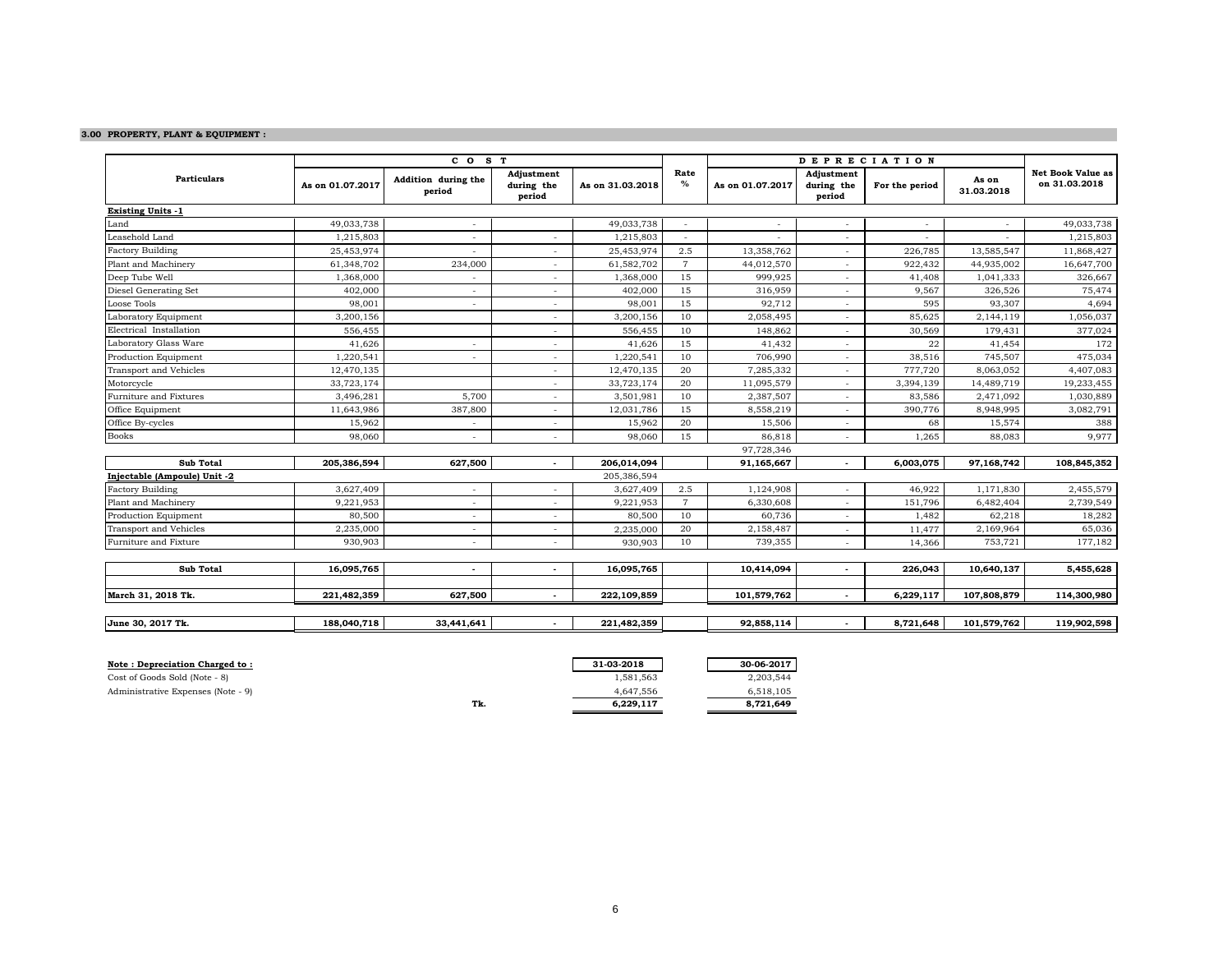| 4.00 | <b>Inventories</b>                                                        | As at March<br>31,2018 | As at June<br>30,<br>2017 |
|------|---------------------------------------------------------------------------|------------------------|---------------------------|
|      | Raw & Packing materials                                                   |                        |                           |
|      | (including Work in Process, Promotional Materials & Materials in Transit) | 114,620                | 113,810                   |
|      | Finished goods                                                            | 52,082                 | 51,614                    |
|      |                                                                           | 166,702                | 165,424                   |
| 5.00 | <b>Advances, Deposits and Pre-payments</b>                                |                        |                           |
|      | a) Advances                                                               | 83,627                 | 78,278                    |
|      | b) Deposit and Prepayments                                                | 2,704                  | 4,361                     |
|      |                                                                           | 86,331                 | 82,639                    |
|      | a) Advances                                                               |                        |                           |
|      | Advances to staff                                                         | 3,788                  | 3,854                     |
|      | <b>Advance Rent</b>                                                       | 1,430                  | 1,427                     |
|      | Income tax                                                                | 48,252                 | 44,021                    |
|      | Against purchases and expenses                                            | 12,850                 | 12,574                    |
|      | Associated Undertaking                                                    | 17,307                 | 16,402                    |
|      | Sub total                                                                 | 83,627                 | 78,278                    |
|      | <b>b)</b> Deposit and Prepayments                                         |                        |                           |
|      | VAT deposit                                                               | 600                    | 1,014                     |
|      | L/C Margin                                                                | 767                    | 2,010                     |
|      | Guarantee Margin                                                          | 21                     | 21                        |
|      | Other Deposits                                                            | 1,291                  | 1,291                     |
|      | Pre-payments                                                              | 25                     | 25                        |
|      | Sub total                                                                 | 2,704                  | 4,361                     |
| 6.00 | <b>Cash &amp; Cash Equivalents</b>                                        |                        |                           |
|      | In hand                                                                   | 11,020                 | 9,765                     |
|      | At banks:                                                                 | 1,930                  | 3,806                     |
|      | In current account                                                        | 1,848                  | 3,724                     |
|      | In in-operative account                                                   | 82                     | 82                        |
|      |                                                                           | 12,950                 | 13,571                    |
| 7.00 | <b>Lease Finance</b>                                                      |                        |                           |
|      | A. Non-Current Portion                                                    | 6,400                  | 8,589                     |
|      |                                                                           | 6,400                  | 8,589                     |
|      | <b>B.</b> Current Portion                                                 | 9,723                  | 7,721                     |
|      |                                                                           |                        |                           |
|      |                                                                           | 9,723                  | 7,721                     |